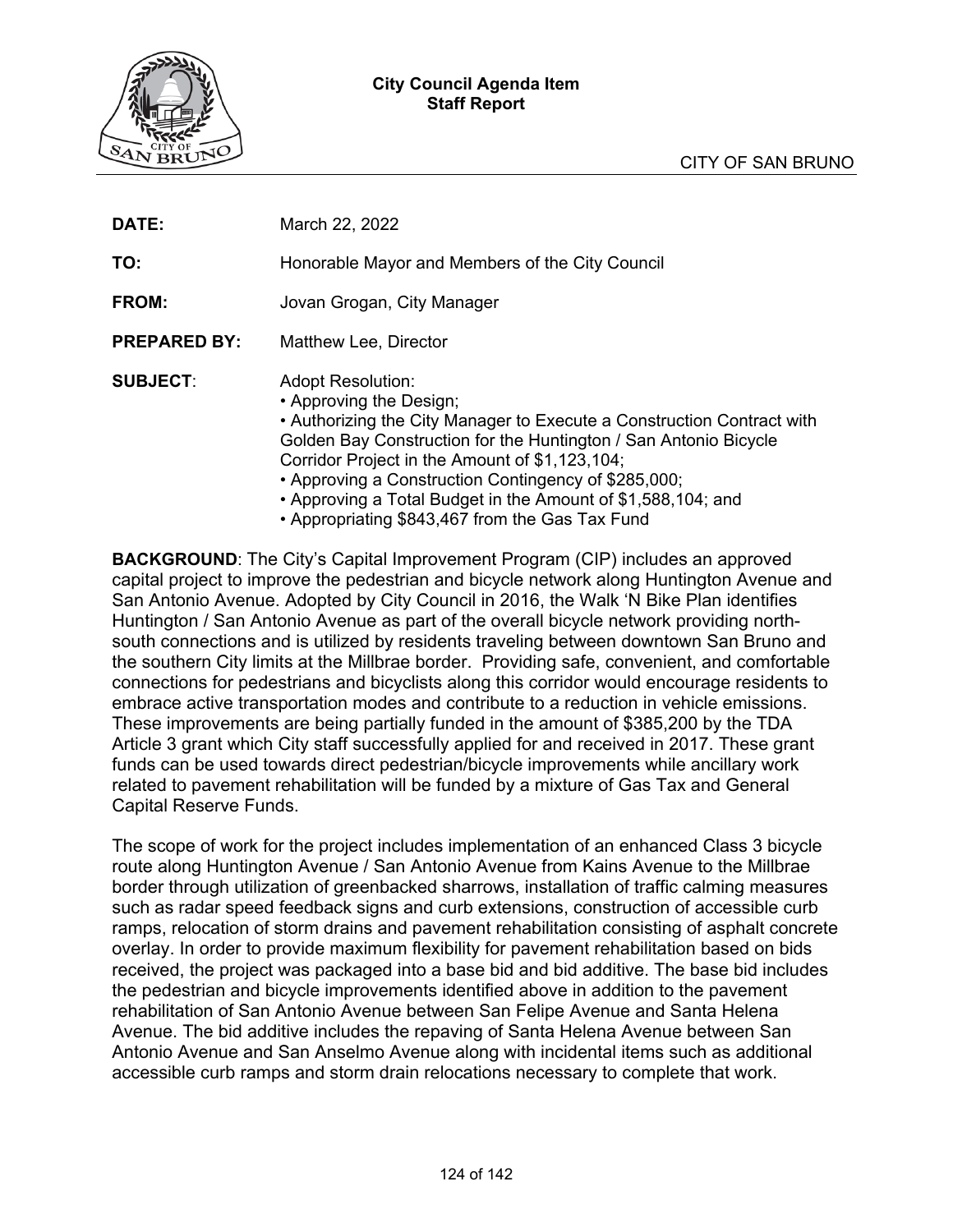The pavement condition along the proposed bike corridor would be in fair condition or better upon completion of the base bid and bid additive work except from San Antonio Avenue between San Felipe Avenue to Santa Dominga Avenue. This stretch of roadway is currently in poor condition but was not included in the original scope of work during the project planning phase as it was to have been repaved after a near term water main replacement work as prioritized by the 2012 Water Master Plan. That Water Master Plan is currently in the process of being updated and while that document has not yet been finalized, the replacement of water mains and subsequent repaving of that roadway is no longer being considered a near term priority and may not completed for 5+ years.

In order to fully realize the benefits of an enhanced Class 3 bike corridor, staff is recommending that all asphalt surfaces on which greenback sharrows are to be placed should be in the fair condition or better. This provides bicyclists with a smoother surface to ride on and would enhance the visibility of the greenback sharrows to passing motorists. Providing sufficient funding to repave this additional three block stretch of San Antonio Avenue would require an additional \$100,000 beyond the base bid and bid additive cost. This would require that an additional \$100,000 be included in the construction contingency for a total contingency amount of \$285,000. The additional scope of work includes only a mill and fill pavement operation to stretch the remaining life of the asphalt in this area and provide a solid surface for the placement of greenback sharrows. No concrete work such as the replacement of curb and gutter replacement will be done. Full pavement reconstruction and curb and gutter replacement will be performed as part of a future project to replace underground utilities in this area.

**DISCUSSION**: In February 2022, staff issued a notice inviting bids for the construction of the Huntington / San Antonio Bicycle Corridor Project. A Notice to Bidders was sent to contractors, posted on the City's website, and provided to construction distribution plan rooms. The project was also advertised twice in the San Mateo Daily Journal newspaper on February 14, 2022 and February 21, 2022. Staff held a non-mandatory pre-bid meeting on February 23, 2022. On March 7, 2022, staff conducted the bid opening for the project and received three (3) bids which are as follows:

| No. | <b>Contractor Name</b>         | <b>Base Bid</b><br>(Basis of<br>Award) | <b>Bid Additive #1</b> |
|-----|--------------------------------|----------------------------------------|------------------------|
|     | <b>Golden Bay Construction</b> | \$918,231.00                           | \$204,872.50           |
|     | <b>McKim Corporation</b>       | \$955,971.82                           | \$259,461.50           |
|     | CF Contracting, Inc.           | \$1,166,860                            | \$280,660.00           |
|     | <b>Engineer's Estimate</b>     | \$673,040.00                           | \$145,465.00           |

The basis of award is determined by the lowest base bid which was received from Golden Bay Construction in the amount of \$918,231. The bid received from Golden Bay Construction was responsive but the amount exceeded the engineer's estimate of \$673,040 by approximately 35%. The engineer's estimate was derived using the unit bid prices from previous concrete and paving projects. Upon bid evaluation of the bidders, total bid prices received were within approximately 10% of each other. The higher construction prices received are likely due in part to rapid inflation resulting in higher labor and material costs.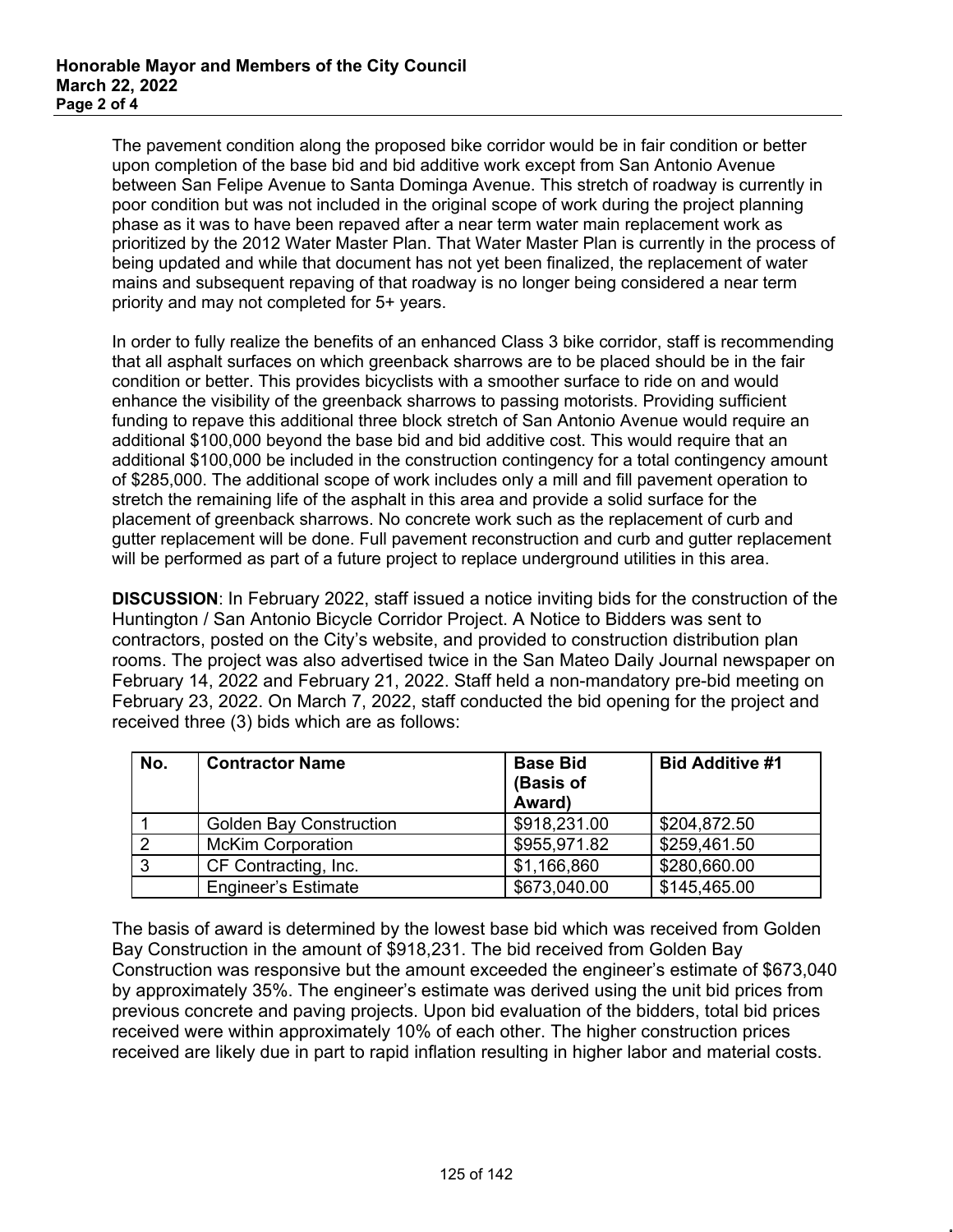The bid additive work includes the pavement rehabilitation of Santa Helena Avenue between San Antonio Avenue and San Anselmo Avenue. Within these limits, half of Santa Helena Avenue is within San Bruno while the remaining half of Santa Helena Avenue is within Millbrae. Staff from San Bruno have discussed the possibility of cost sharing the Santa Helena Avenue pavement rehabilitation work with staff from Millbrae. Millbrae appears to be open to entering into an agreement with San Bruno and staff will continue to work towards an agreement between our two cities. Due to grant funds expiring by the end of August 2022, staff is recommending that City Council award and authorize sufficient funds, assuming a 50/50 share with Millbrae on Santa Helena Avenue, to complete both the base bid, bid additive work and additional paving work on San Antonio Avenue between San Felipe Avenue and Santa Dominga Avenue. To avoid jeopardizing the grant funds, should a funding agreement with Millbrae not be reached in time, then the project will construct only the base bid work and additional paving on San Antonio Avenue between San Felipe Avenue and Santa Dominga Avenue.

Staff reviewed the bid materials and determined that the submitted bid is complete and accurate. Golden Bay Construction has satisfactorily completed numerous concrete construction and paving projects for public agencies such Fremont, Menlo Park, San Bruno and South San Francisco. Based on their experience and performance with other public agencies, staff determined that Golden Bay Construction meets the qualifications to perform the work for the Huntington / San Antonio Bicycle Corridor Project as specified in the contract documents and recommends awarding the construction contract for the base bid to Golden Bay Construction.

Construction of the project will have impacts on residents in the project vicinity such as temporary roadway closures, noise, dust, and accessibility in and out of private properties. Parking will also be restricted within the roadway as construction work is occurring. At the end of each day, access to driveways will be re-established. As directed by City Council, all capital improvement projects shall limit construction equipment and materials stored within the public right-of-way to what is needed for five days of construction and will also require equipment/materials to be removed over the weekend (Attachment 4).

This requirement effectively requires that the contractor remobilize their equipment/materials every week to the project site. Residents living along the roadways leading from the off-site staging areas to the project site should expect additional trips of construction equipment and trucks laden with materials as the contractor will now be mobilizing and demobilizing on a weekly basis. Should the project be awarded, staff anticipates starting construction in April 2022, and taking approximately thirty-five (35) working days to complete.

**FISCAL IMPACT**: The FY 2021-22 CIP budget for the project includes the allocations identified below to complete the design, bid and construction phases:

| <b>TDA Article 3 Grant</b>          |  | 385,200    |
|-------------------------------------|--|------------|
| <b>General Fund Capital Reserve</b> |  | \$ 157.000 |
| Measure A Fund                      |  | 100,000    |

The total allocation of \$642,200 is insufficient to fund the design, bid and construction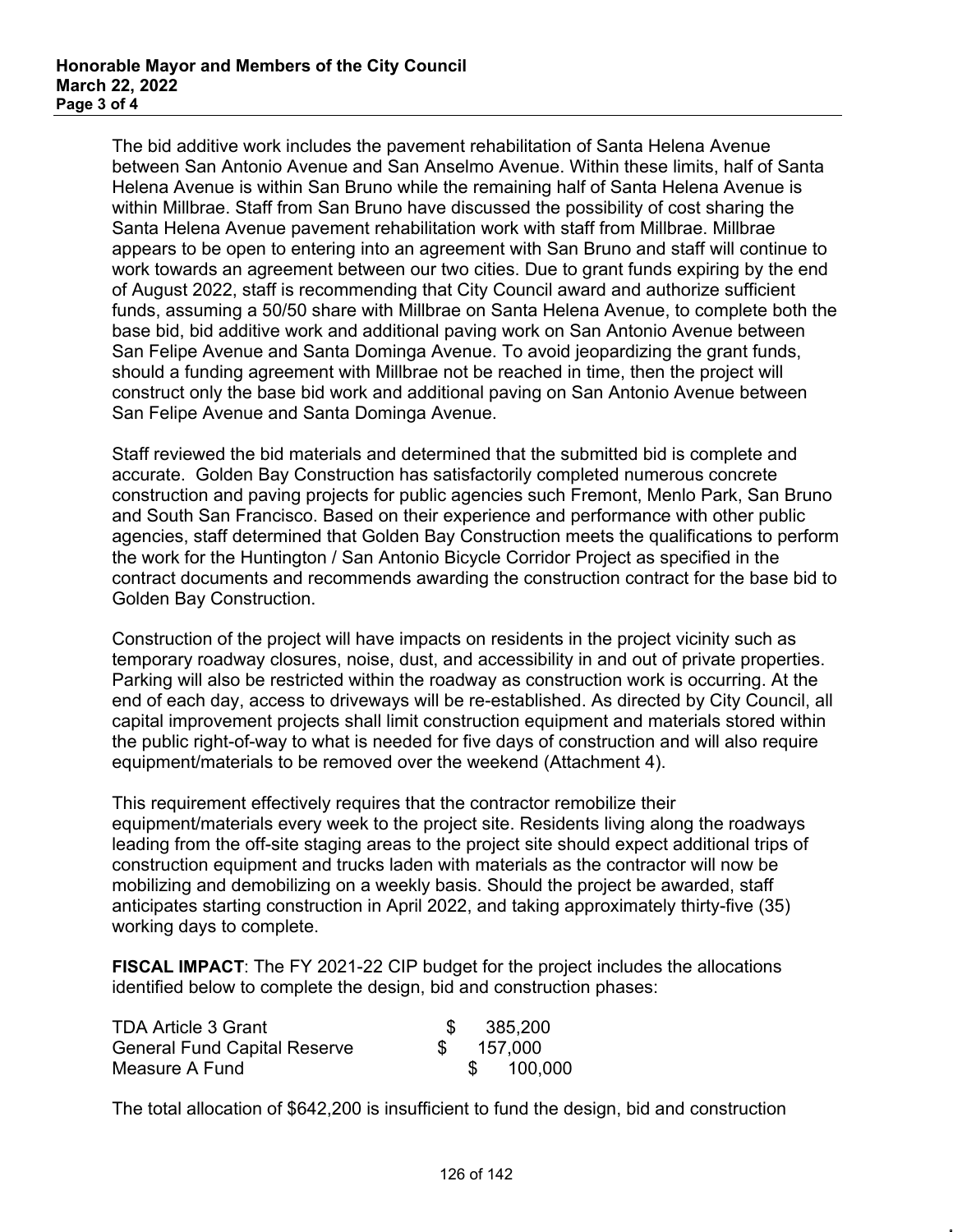phases. An additional appropriation of \$843,467 from the Gas Tax Fund a cost sharing agreement with Millbrae in the amount of \$102,437 is needed to supplement the project budget for construction of the base bid and includes construction contingency, materials testing, construction management and inspection by City staff.

The estimated project costs are as follows:

| <b>Estimated Total Project Cost</b>           |   | \$1,588,104   |
|-----------------------------------------------|---|---------------|
| <b>Construction Management and Inspection</b> |   | 60,000        |
| <b>Construction Materials Testing</b>         | S | 60,000        |
| Construction Contingency (15%)                |   | \$285.000     |
| <b>Construction Contract (Bid Additive)</b>   |   | \$ 204,872.50 |
| <b>Construction Contract (Base Bid)</b>       |   | \$918,231     |
| Project Management and Civil Design           |   | 60,000        |

**ENVIRONMENTAL IMPACT**: The proposed project qualifies for a categorical exemption per CEQA Guidelines Section 15301(c) "Existing Facilities".

### **RECOMMENDATION:**

Adopt Resolution:

• Approving the Design;

• Authorizing the City Manager to Execute a Construction Contract with Golden Bay Construction for the Huntington / San Antonio Bicycle Corridor Project in the Amount of \$1,123,104;

- Approving a Construction Contingency of \$285,000;
- Approving a Total Budget in the Amount of \$1,588,104; and
- Appropriating \$843,467 from the Gas Tax Fund

## **ALTERNATIVES:**

1. Reject all bids and rebid the project. The grant requires that the project be complete by August 30, 2022 and this action may jeopardize grant deadline requirements.

2. Award the base bid only which would require additional funding in the amount of \$596,031.

3. Award the base bid and additional paving only which would require additional funding in the amount of \$711,031.

4. Award the base bid and bid additive only which would require additional funding in the amount of \$728,467.

3. Do not proceed with the project and allow the grant funds awarded to be returned.

## **ATTACHMENTS:**

- 1. Resolution
- 2. CIP Budget
- 3. Location Map
- 4. Construction Staging Requirements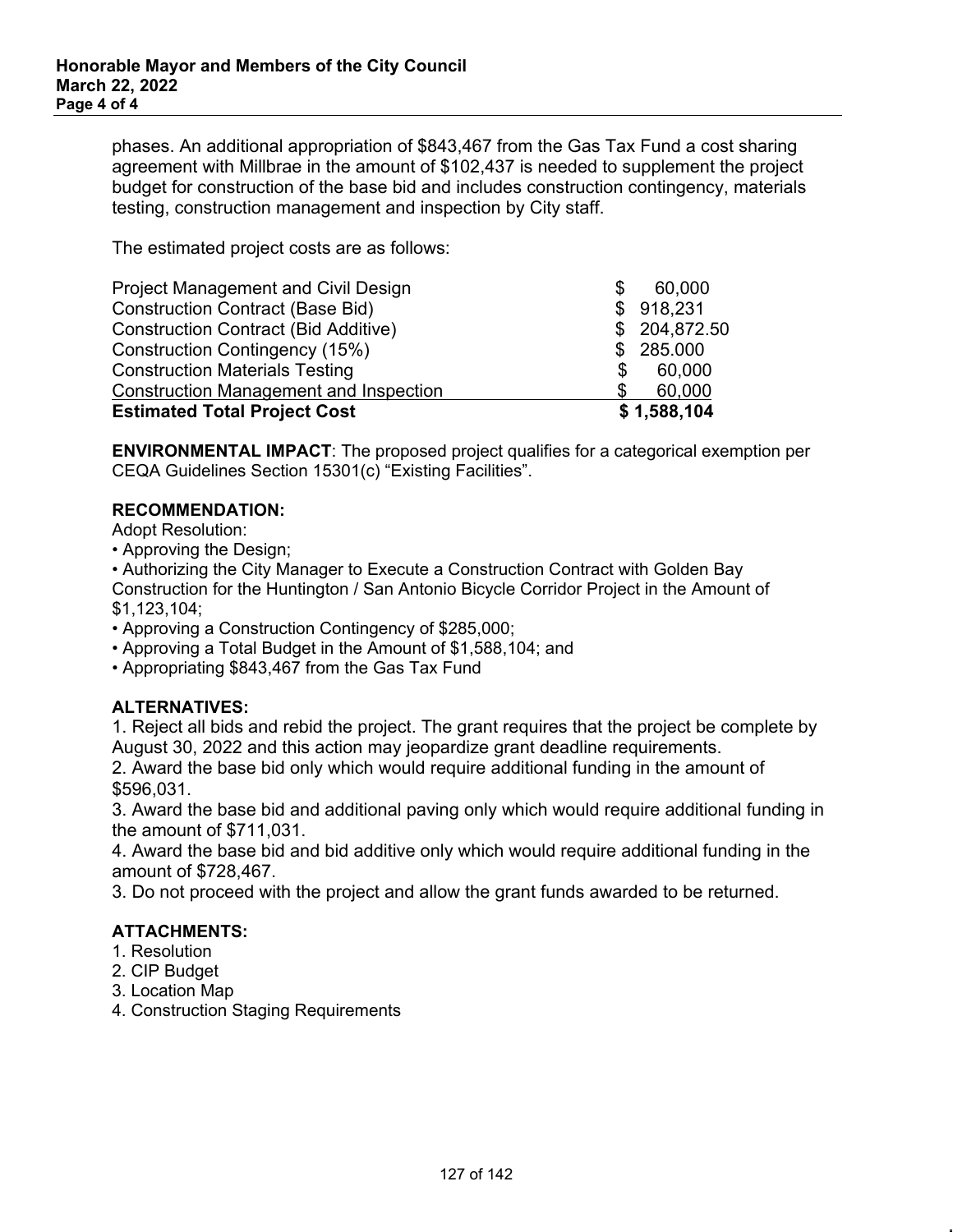## **RESOLUTION:**

- **APPROVING THE DESIGN;**
- **AUTHORIZING THE CITY MANAGER TO EXECUTE A CONSTRUCTION CONTRACT WITH GOLDEN BAY CONSTRUCTION FOR THE HUNTINGTON / SAN ANTONIO BICYCLE CORRIDOR PROJECT IN THE AMOUNT OF \$1,123,104,**
- **APPROVING A CONSTRUCTION CONTINGENCY OF \$285,000;**
- **APPROVING A TOTAL PROJECT BUDGET IN THE AMOUNT OF \$1,588,104; AND**
- **APPROPRIATING \$843,467 FROM THE GAS TAX FUND**

**WHEREAS**, the City's Capital Improvement Program includes the Huntington / San Antonio Bicycle Corridor Project to improve the pedestrian and bicycle network along Huntington Avenue and San Antonio Avenue; and

**WHEREAS**, Adopted by City Council in 2016, the Walk 'N Bike Plan identifies Huntington / San Antonio Avenue as part of the overall bicycle network providing northsouth connections and is utilized by residents traveling between downtown San Bruno and the southern City limits at the Millbrae border; and

**WHEREAS**, the completion of Huntington / San Antonio Bicycle Corridor Project will provide safe, convenient and comfortable connections for pedestrians and bicyclists; and

**WHEREAS,** the City advertised this project for bid in compliance with State Contract Code and local purchasing regulations and received 3 sealed bids on March 7, 2022; and

**WHEREAS,** Golden Bay Construction was determined to be a responsible bidder and submitted the lowest responsive bid in the amount of \$918,231 with a total base bid and bid additive in the amount of \$1,123,103.50; and

**WHEREAS,** bid additive work includes the pavement rehabilitation of Santa Helena Avenue between San Antonio Avenue and San Anselmo Avenue with half of the roadway being in San Bruno and the remaining half within Millbrae; and

**WHEREAS,** Millbrae appears open to cost sharing of pavement rehabilitation work on Santa Helena Avenue but should a cost sharing agreement not be reached in time then to avoid jeopardizing the grant funds the project will construct only the base bid work; and

**WHEREAS,** to fully realize the benefits of an enhanced Class 3 bike corridor, asphalt surfaces on which greenback sharrows are to be placed should be in fair condition which would require additional paving on San Antonio Avenue and providing a total construction contingency in the amount of \$285,000; and

**WHEREAS,** Golden Bay Construction has satisfactorily completed numerous paving and concrete projects for public agencies in the Bay Area, meets the contract qualifications, and has a valid contractor's license required to perform the scope of work of this project; and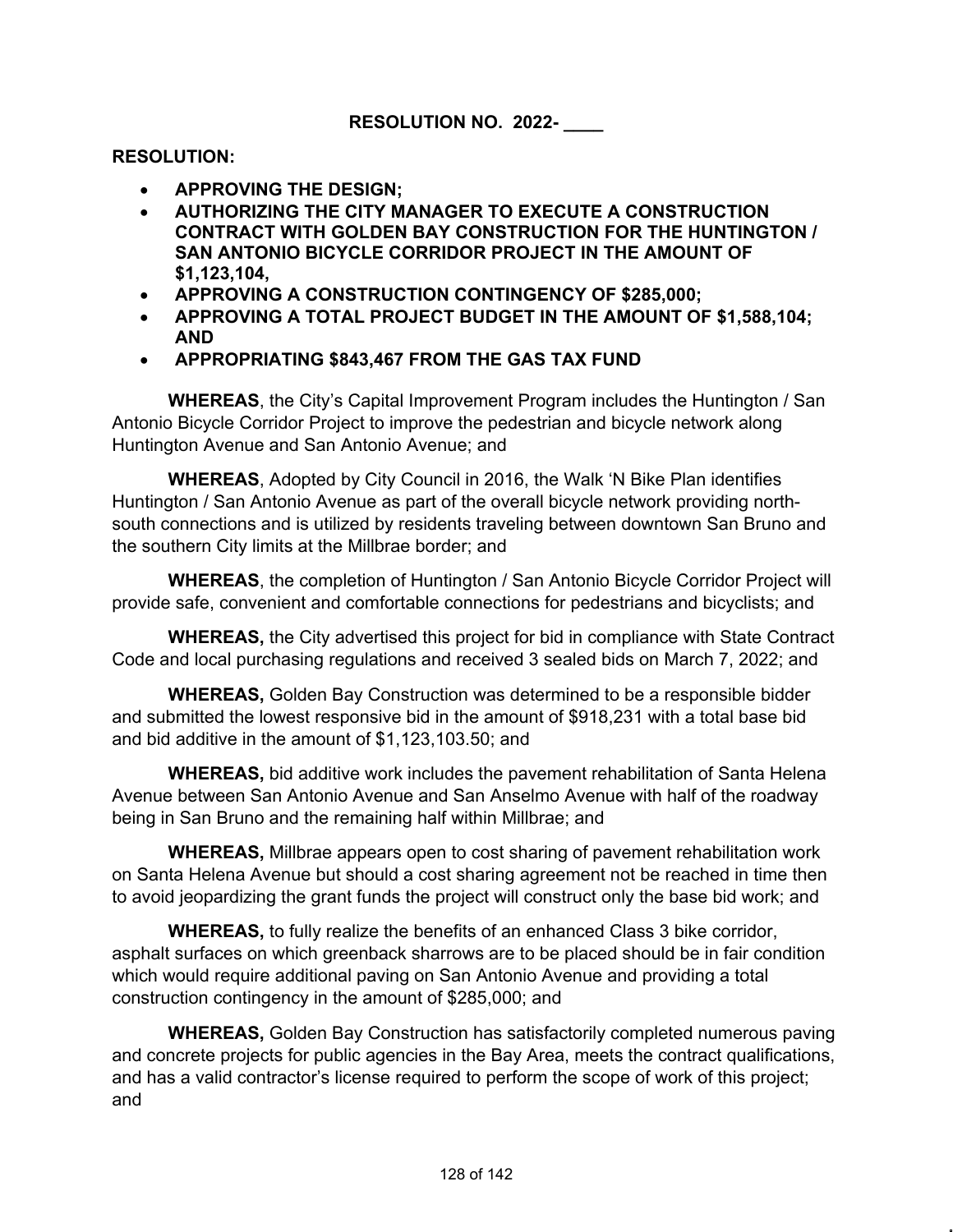**WHEREAS**, a total budget of \$1,588,104 for this project includes project management and design, construction contract, construction contingency to address potential unforeseen field conditions, construction materials testing services contract, and construction staff project management and inspection; and

**WHEREAS,** additional funds need to be appropriated to the Huntington / San Antonio Bicycle Corridor Project in the amount of \$843,467 from the Gas Tax Fund.

**NOW, THEREFORE, BE IT RESOLVED** that the San Bruno City Council hereby:

- Approves the design;
- Authorizes the City Manager to execute a construction contract with Golden Bay Construction for Huntington / San Antonio Bicycle Corridor Project in the Amount of \$1,123,104;
- Approves a construction contingency of \$285,000; and
- Approves a total project budget in the amount of \$1,588,104; and
- Appropriates \$843,467 from the Gas Tax Fund.

Dated: March 22, 2022

-o0o-

I, Melissa Thurman, City Clerk, do hereby certify that the foregoing Resolution was duly and regularly passed and adopted by the City Council of the City of San Bruno this 22nd day of March 2022 by the following vote:

AYES: Councilmembers:

NOES: Councilmembers

ABSENT: Councilmembers:

ATTEST:

Melissa Thurman, MMC City Clerk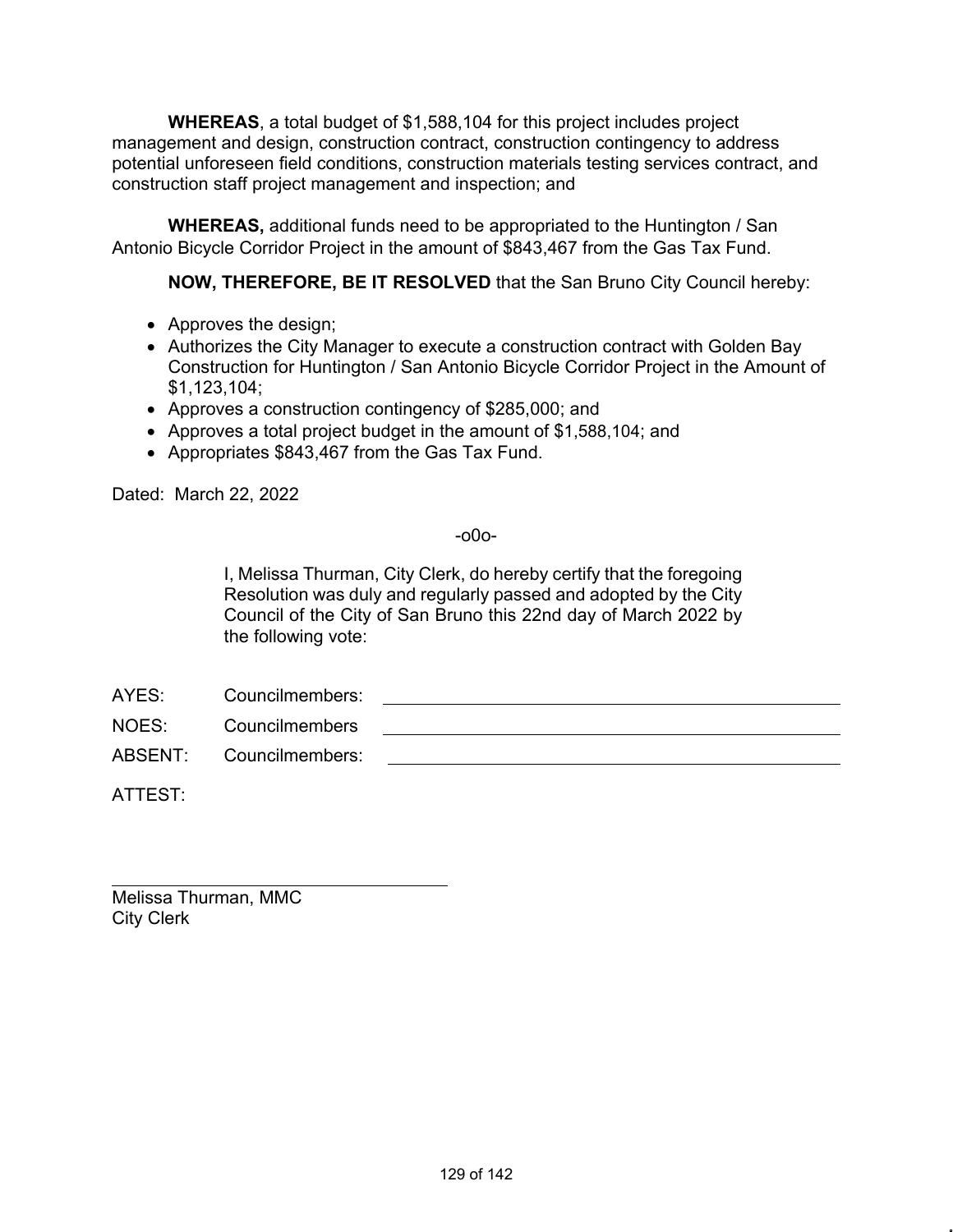## Streets Capital

# Bicycles and Pedestrians

## Bicycle and Pedestrian Improvement Program - Huntington/San Antonio Bicycle Corridor

#### **PROJECT #: 60012**

## **Total Project Budget:**  $\quad$  **642,200**

| <b>DEPARTMENT: Public Works/Community Development</b> |    |                         | FY2021-22              |                        |                       |                          |                         |                         |                        |                          |   |                          |   |           |   |                            | Total |                            |
|-------------------------------------------------------|----|-------------------------|------------------------|------------------------|-----------------------|--------------------------|-------------------------|-------------------------|------------------------|--------------------------|---|--------------------------|---|-----------|---|----------------------------|-------|----------------------------|
| <b>FUNDING SOURCES</b>                                |    | Prior<br>Appropriations |                        | Estimated<br>Carryover |                       | <b>New</b><br>Request    |                         | Total<br>Appropriations |                        | FY2022-23                |   | FY2023-24                |   | FY2024-25 |   | FY2025-26                  |       | FY2022-26<br><b>Budget</b> |
| General Fund Capital Reserve                          | \$ | 157,000                 | S                      | 146,521                | -S                    | $\overline{\phantom{a}}$ | \$                      | 146,521                 | S                      | $\overline{\phantom{a}}$ | S | $\overline{\phantom{a}}$ |   |           |   | $\sim$                     | S     | 146,521                    |
| Measure A                                             |    | 100,000                 |                        | 89,521                 |                       | $\overline{\phantom{a}}$ |                         | 89,521                  |                        | $\overline{\phantom{a}}$ |   | $\overline{\phantom{a}}$ |   |           |   | $\sim$                     |       | 89,521                     |
| MTC TDA Article 3 Grant                               |    | 385,200                 |                        | 364,241                |                       | $\overline{\phantom{a}}$ |                         | 364,241                 |                        | ٠                        |   | $\overline{\phantom{a}}$ |   |           |   | $\sim$                     |       | 364,241                    |
| Total                                                 | S  | 642,200                 |                        | $600,282$ \$           |                       |                          | \$.                     | 600,282                 |                        | $\overline{\phantom{a}}$ | S | $\blacksquare$           |   |           |   | $\blacksquare$             | £.    | 600,282                    |
| PROJECT APPROPRIATIONS                                |    | Prior<br>Appropriations | Estimated<br>Carryover |                        | <b>New</b><br>Request |                          | Total<br>Appropriations |                         | FY2022-23<br>FY2023-24 |                          |   | FY2024-25                |   | FY2025-26 |   | FY2022-26<br><b>Budget</b> |       |                            |
| Design                                                | \$ | 50,000                  |                        | 8,132                  | - \$                  | $\overline{\phantom{a}}$ |                         | 8,132                   | S                      | $\overline{\phantom{a}}$ | S | $\overline{\phantom{a}}$ |   |           |   | $\overline{\phantom{a}}$   |       | 8,132                      |
| Construction                                          |    | 592,200                 |                        | 592,150                |                       | $\overline{\phantom{a}}$ |                         | 592,150                 |                        | ٠                        |   | $\overline{\phantom{a}}$ |   |           |   | $\overline{\phantom{a}}$   |       | 592,150                    |
| Total                                                 | S  | 642,200                 |                        | $600,282$ \$           |                       | $\blacksquare$           | \$                      | 600,282                 |                        | $\overline{\phantom{a}}$ | S | $\blacksquare$           | S | ۰         | S | $\blacksquare$             |       | 600,282                    |

**Project Description:** This project includes installing bicycle and pedestrian improvements along Huntington Avenue beginning at the Caltrain Station through San Antonio Avenue to the Millbrae border. These improvements include paving on San Antonio Avenue from Santa Inez to Santa Helena, enhanced Class 3 bike route and low-cost traffic calming measures which include fog lines, curb extensions, and radar speed feedback signs.

| <b>Project Details</b>       |           |
|------------------------------|-----------|
| Initial Funding Year         | FY2018-19 |
| Target Completion Year       | FY2021-22 |
| Expended as of June 30, 2020 | 41,868    |

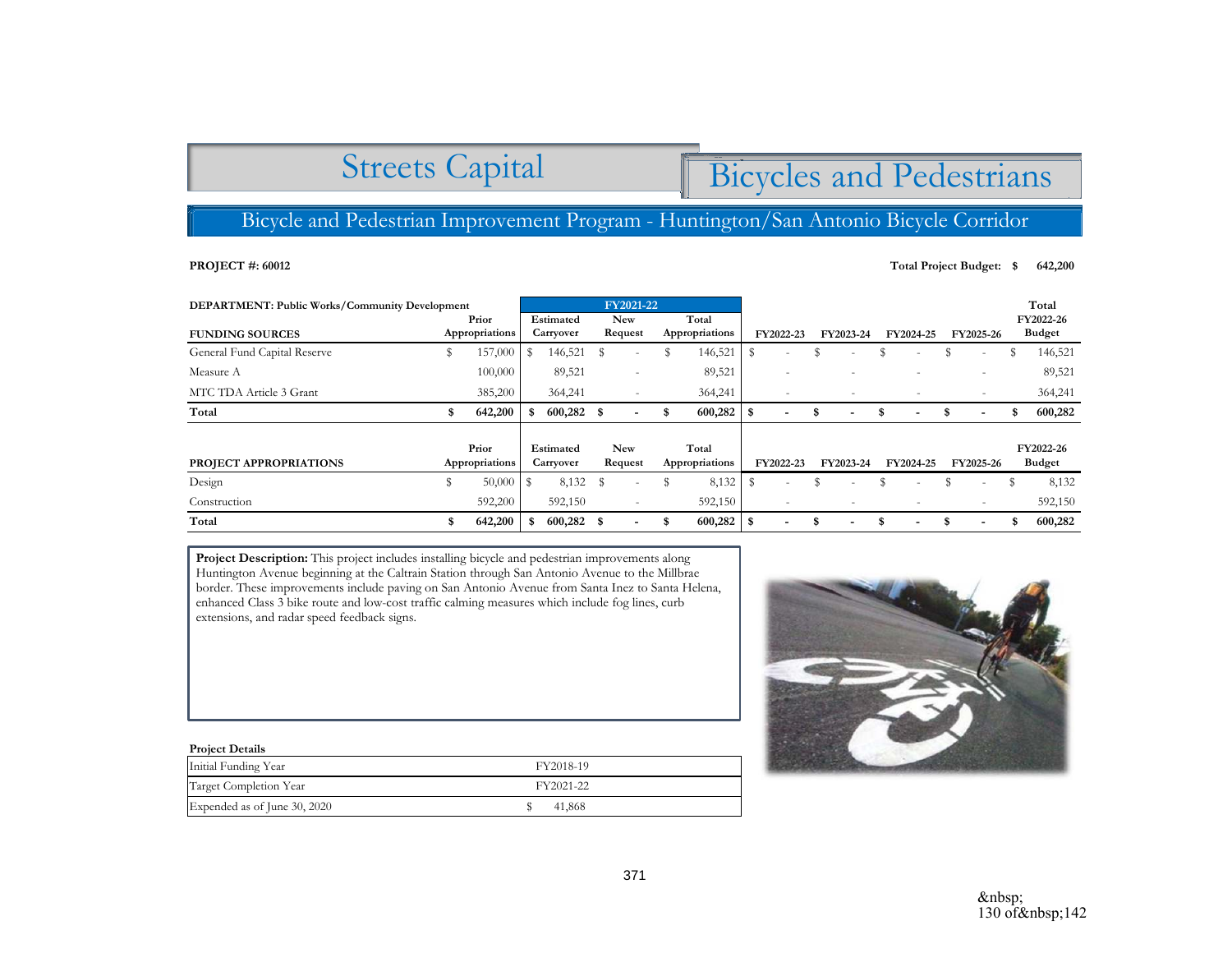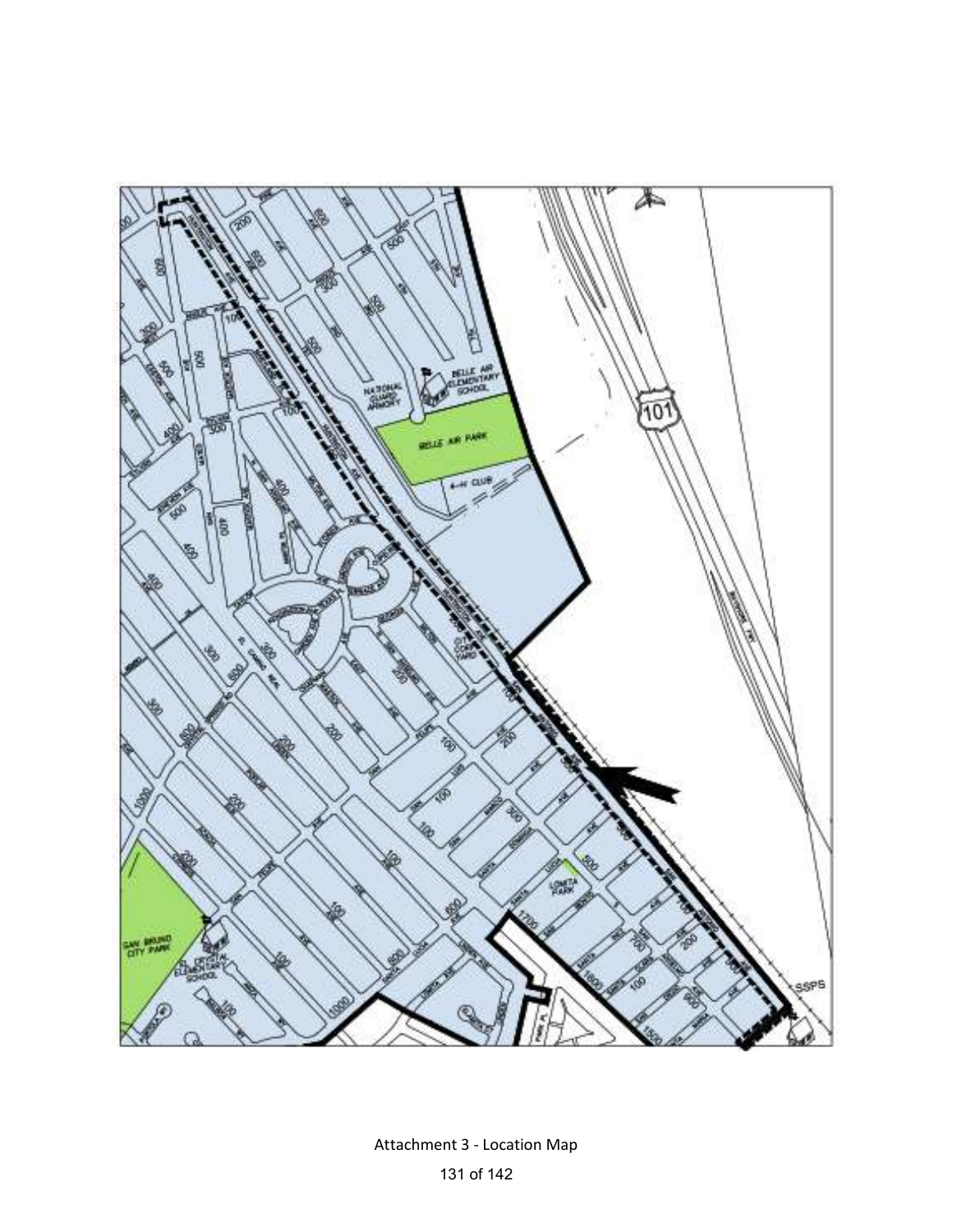## DOCUMENT 00 73 00

## SPECIAL CONDITIONS

## List and describe any Contract Conditions not covered under Document 00 72 00 General Conditions that are unique to this specific project.

- 1. Notice to Proceed shall be issued no later than April 26<sup>th</sup>, 2022.
- 2. Construction activities shall be staged such that east-west and north-south pedestrian crossings with the intersection of Angus Avenue and Huntington Avenue are maintained at all times. Payment for staging construction activities to maintain pedestrian crossings will be included in the various bid items and no separate payment will be made. Failure to maintain pedestrian crossing shall result in liquidated damages in the amount of \$500 per Calendar Day.
- 3. Temporary pedestrian facilities must comply with the Caltrans Temporary Pedestrian Facilities Handbook available at (http://www.dot.ca.gov/hq/construc/safety/Temporary\_Pedestrian\_Facilities\_Ha ndbook.pdf), the California Manual on Uniform Traffic Control Devices (CA MUTCD) Part 6, Chapter 6D – Pedestrian and Worker Safety (available at http://www.dot.ca.gov/trafficops/camutcd/docs/2014r2/CAMUTCD2014- Chap6D.pdf ), and the Caltrans Design Information Bulletin 82-06 – Pedestrian Accessibility Guidelines for Highway Projects, Section 4.3.2 and Section 4.6, which require that CA MUTCD Part 6, Chapter 6D, be followed when temporary routes are provided.
- 4. Construction equipment and materials may be stored within the public right-ofway but must be moved every five (5) days as construction progresses. Material storage at the construction site shall be limited to what is needed for five (5) days construction. No construction material shall be stored over the weekend unless approved by the City Engineer. Operating reflector barricades shall be required for all equipment and material left on the street overnight. At the end of each workday all loose material, parts and debris must be cleaned up and discarded and any stored materials shall be neatly stacked and organized. Failure to comply with these requirements shall result in liquidated damages in the amount of \$250 per Calendar Day.

-END OF DOCUMENT-